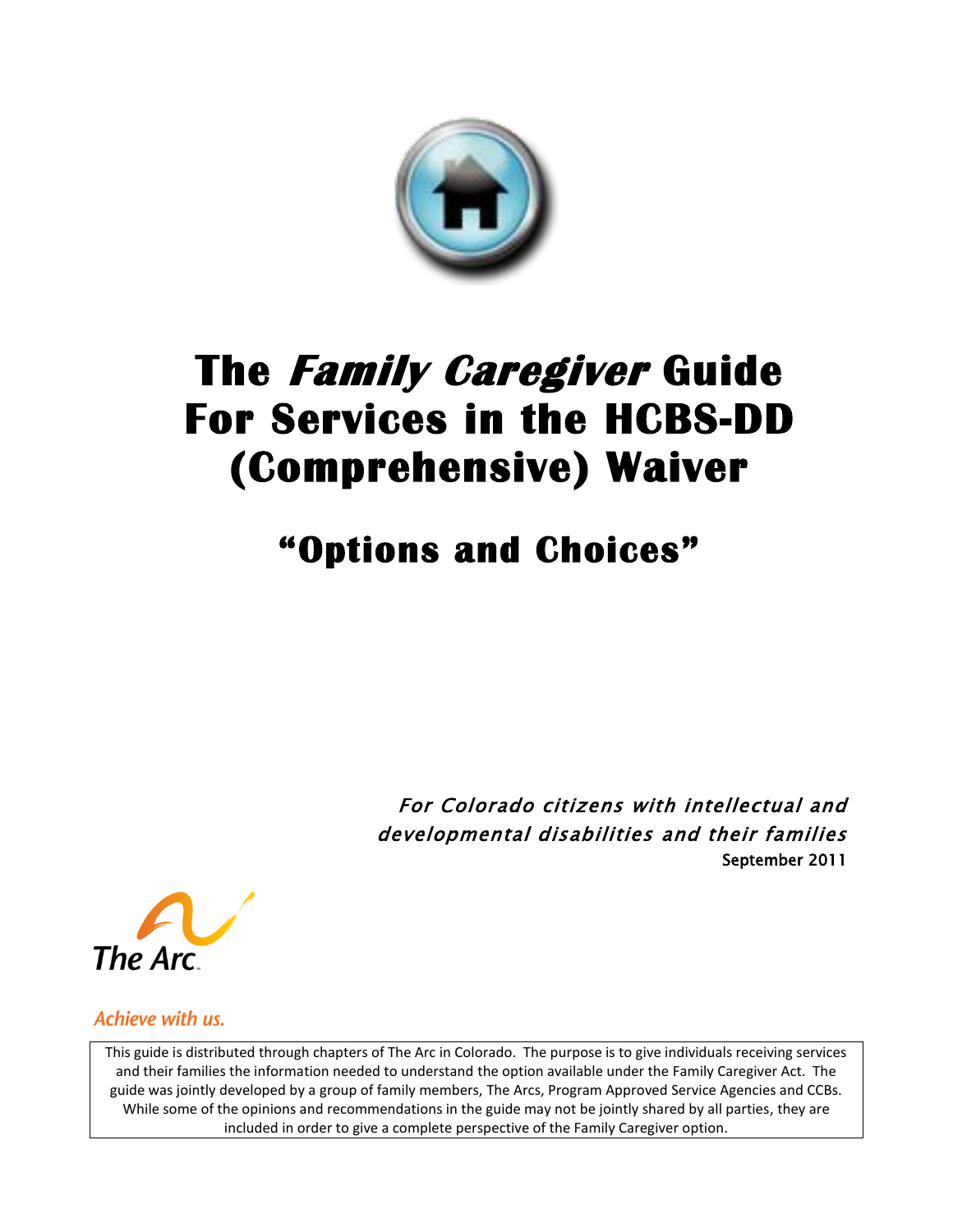## **PART 1: WHAT IS THE FAMILY CAREGIVER OPTION?**

The **2008 Family Caregiver Act** was fully implemented in November 2010. The Family Caregiver Act allows a person already receiving services funded by the Division for Developmental Disabilities (DDD), to receive those services in a place of their choice and by a person of their choice. Family Caregiver is a service option and not a program.

*In previous decades, it was necessary for adults with disabilities to leave their home in order to receive services. However with the implementation of the Family Caregiver Act, an option was created which lifts that restriction and allows persons receiving residential services to receive those services in a place of their choice and by a person of their choice. This guide includes a huge amount of information and focuses on the residential supports in this waiver. It will need more than a couple readings. All situations are individualized and will include paid support and maybe some unpaid support time to meet your needs. Please take the time to have your questions answered and envision how this may work for you. The Family Caregiver option offers excellent and creative possibilities.*

## **REFERENCE TO "YOU" OR "YOUR" THROUGHOUT THIS GUIDE REFERS TO THE PERSON RECEIVING SERVICES.**

| Person with I/DD        | Refers to a person with Intellectual or Developmental Disabilities                       |  |  |  |  |
|-------------------------|------------------------------------------------------------------------------------------|--|--|--|--|
| <b>Family Caregiver</b> | A family member who provides care to the person with an intellectual or                  |  |  |  |  |
|                         | developmental disability where the person lives.                                         |  |  |  |  |
|                         | Paid family who member meets the requirements for a qualified Family Caregiver           |  |  |  |  |
|                         | and is working through a Program Approved Service Agency or CCB                          |  |  |  |  |
|                         | Non-Paid family member who offers support<br>$\bullet$                                   |  |  |  |  |
| <b>C.R.S.</b>           | Colorado Revised Statute (Colorado law). Accessed at www.michie.com/colorado.            |  |  |  |  |
| <b>Case Manager</b>     | Also known as a Resource Coordinator (RC), Service Coordinator or Support                |  |  |  |  |
|                         | Coordinator. This is the first person to call and talk to about the Family Caregiver     |  |  |  |  |
|                         | option.                                                                                  |  |  |  |  |
| <b>CCB</b>              | Community Centered Board (CCB) is the single point of entry for waiver and state         |  |  |  |  |
|                         | funded services for persons with intellectual or developmental disabilities and is       |  |  |  |  |
|                         | responsible for case management services. Some CCBs have their own Program               |  |  |  |  |
|                         | Approved Service Agency in addition to CCB functions.                                    |  |  |  |  |
| <b>CNA</b>              | Certified Nurse Aide available through the State Medicaid Plan, not a waiver service     |  |  |  |  |
| <b>DDD</b>              | The Division for Developmental Disabilities (DDD) approves and monitors the HCBS-DD      |  |  |  |  |
|                         | waiver services for adults with developmental disabilities.                              |  |  |  |  |
| <b>Direct Support</b>   | A paid person, related or not, is directly involved with you in at least one residential |  |  |  |  |
| (Direct Care)           | service.                                                                                 |  |  |  |  |
| Family                  | A mother, father, brother, sister or any combination, extended blood relatives such as   |  |  |  |  |
|                         | grandparent, aunt, uncle, cousin, an adoptive parent, one or more individuals to whom    |  |  |  |  |
|                         | legal custody of a person with I/DD has been given by a court, a spouse, or your         |  |  |  |  |
|                         | children.                                                                                |  |  |  |  |
| <b>HCBS-DD Waiver</b>   | Home and Community Based Services is a Medicaid waiver providing residential             |  |  |  |  |
|                         | services and supports for adults, also known as the comprehensive waiver or              |  |  |  |  |
|                         | residential services.                                                                    |  |  |  |  |
| <b>HUD</b>              | Housing & Urban Development (Quality Standards) requires your home be maintained         |  |  |  |  |
|                         | to make sure it is a healthy & safe environment. It must also have adequate emergency    |  |  |  |  |
|                         | exits (a checklist of HUD requirements is available from the Agency).                    |  |  |  |  |

#### WORDS FOR UNDERSTANDING THIS GUIDE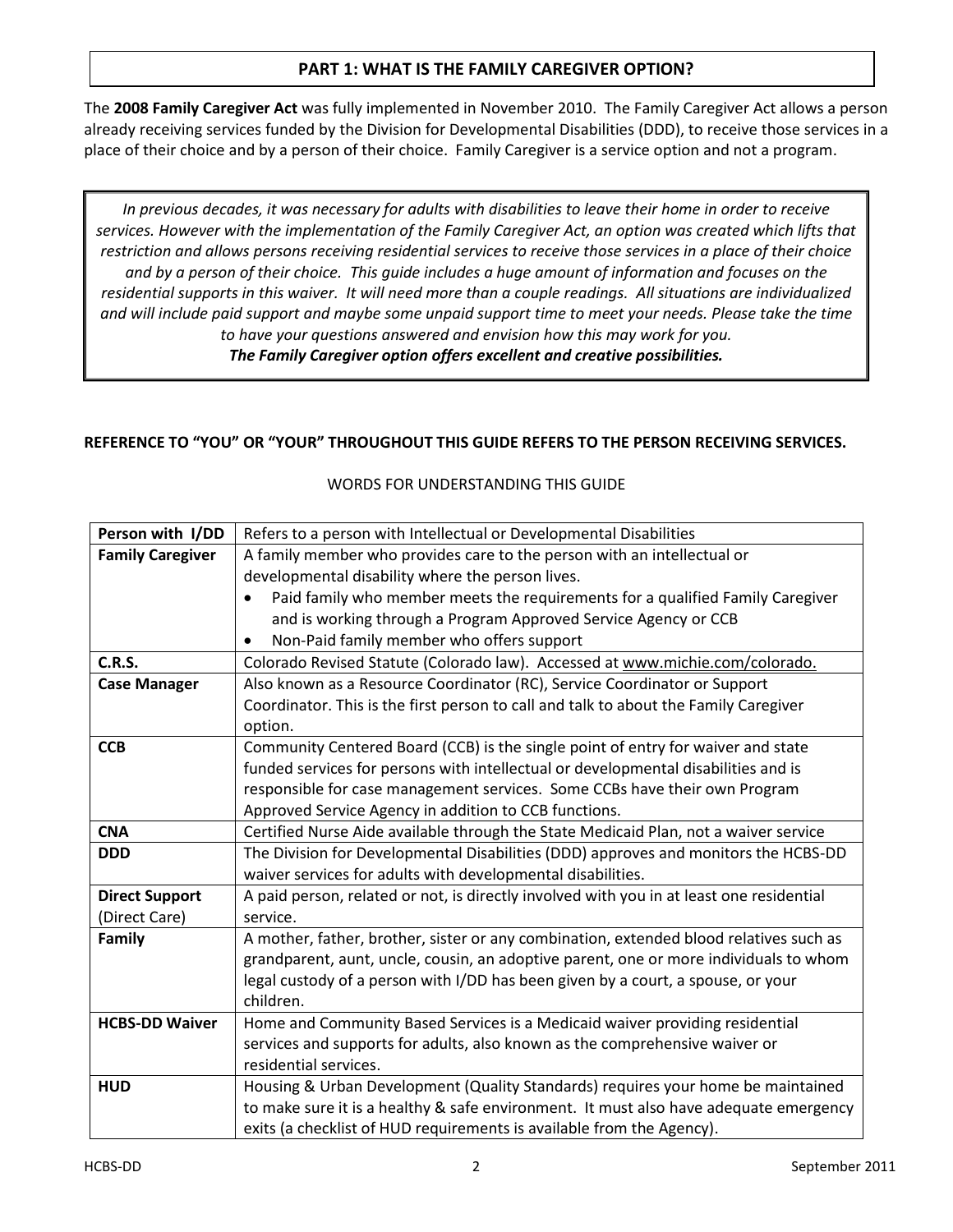| <b>IDT</b>               | Interdisciplinary Team includes you, your family members, friends, Case Manager,         |  |  |  |  |
|--------------------------|------------------------------------------------------------------------------------------|--|--|--|--|
|                          | allies, advocates and providers. Basically anyone of your choice who can assist with     |  |  |  |  |
|                          | making decisions.                                                                        |  |  |  |  |
| <b>Least Restrictive</b> | Details in PART 1 Section C.                                                             |  |  |  |  |
| <b>Environment</b>       |                                                                                          |  |  |  |  |
| Legal guardian           | This is based on court action appointing a Legal Guardian for a person 18 years of age   |  |  |  |  |
|                          | or older. Legal Guardianship does not mean legal responsibility to provide care for a    |  |  |  |  |
|                          | person or financial responsibility for their physical care. A Legal Guardian is not held |  |  |  |  |
|                          | legally responsible for a person's actions. A Legal Guardian is responsible for making   |  |  |  |  |
|                          | decisions in accordance with the terms of the guardianship.                              |  |  |  |  |
| <b>Legally</b>           | Spousal relationships are considered responsible to share in the physical and financial  |  |  |  |  |
| responsible              | care of one another. Therefore, federal Medicaid defines a spouse as a legally           |  |  |  |  |
| person                   | responsible person. A court appointed legal guardian is not considered a legally         |  |  |  |  |
|                          | responsible person.                                                                      |  |  |  |  |
| <b>Natural supports</b>  | The supports and supervision offered by non-paid persons, related or not.                |  |  |  |  |
| <b>OHCDS</b>             | Organized Health Care Delivery System: Has the ability to do an independent contract     |  |  |  |  |
|                          | in order to deliver services to an individual. The CCB is the OHCDS for the              |  |  |  |  |
|                          | Developmental Disability system.                                                         |  |  |  |  |
| PASA (Agency)            | Program Approved Service Agency. Agency Program Approval is authorized by DDD            |  |  |  |  |
|                          | and is specific to a type of service. Hereafter referred to as the Agency.               |  |  |  |  |
| <b>SIS</b>               | The Supports Intensity Scale is used by Colorado to determine an individual's level of   |  |  |  |  |
|                          | need.                                                                                    |  |  |  |  |
| <b>SP</b>                | Your annual Service Plan (SP) is the written document that defines your needs, desires   |  |  |  |  |
|                          | and services.                                                                            |  |  |  |  |
| <b>Waiver resource</b>   | The DD system term for the money allocated to you for specific services when you are     |  |  |  |  |
|                          | enrolled in a Medicaid waiver program. It is sometimes called a "slot".                  |  |  |  |  |

## **A. WHY WOULD YOU CHOOSE THE FAMILY CAREGIVER OPTION?**

You can live in your own home or in the home of a family member and

- Your family members may be hired to provide services, or
- You can have a paid non-related person provide those services.

## **B. HOW FAMILY CAREGIVER WORKS FOR ALL SERVICES IN THE HCBS-DD WAIVER**

- 1. You must already have a resource for this residential waiver in order to use the Family Caregiver option. The funding level for your services is based on your SIS level. Participation in Family Caregiver does not change the current funding available. It is no more or no less. Funding changes only occur when your needs change, the state changes the established rates or the Colorado budget changes. For current information, contact your Case Manager.
- 2. Residential services mean you have access to help any time you need it.
- 3. Your services and supports must be identified in your annual Service Plan. The IDT must make sure the needs listed in the plan can be met. The SP also states the amount of time (and if) you can be safely independent of supervision or safe on your own.
- 4. Your IDT makes the recommendation to use the Family Caregiver option. Your Case Manager or some members of your IDT may not agree with using Family Caregiver. There may be really important reasons for this and you need to ask them exactly why they disagree. You can always ask for help from different people:
	- a. Call the person who supervises the Case Manager
	- b. Call DDD and talk to the person who manages Family Caregiver in that office
	- c. Call your local chapter of The Arc
	- d. Call the Legal Center
- 5. The Family Caregiver option must meet the Least Restrictive Environment criteria in PART 1 Section C.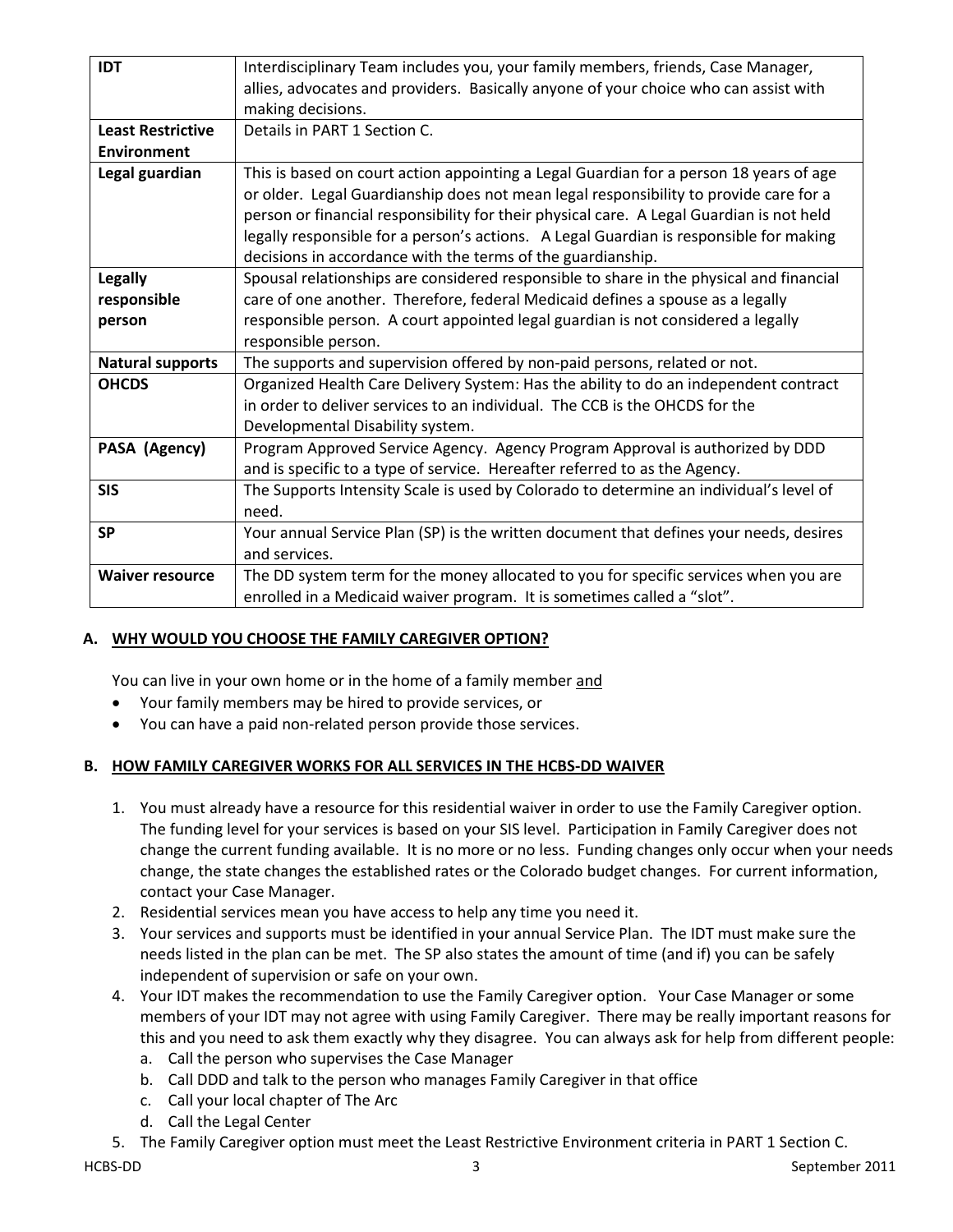- 6. There are Federal Medicaid and Legally Required Protections for everyone receiving services in this waiver
	- a. You must live in a healthy environment, be kept safe from harm and assured that your medical needs are met.
	- b. Your *Individual Rights* as defined in Colorado Statutes must be assured. (Ask your Case Manager if you don't have a copy of your rights.)
- 7. You and your family must choose an approved service agency willing to support the Family Caregiver option or a CCB willing to use the independent contractor option.
- 8. A paid Family Caregiver must able and willing to meet any requirements of employment specific to the Agency or an independent contractor specific to the CCB.
- 9. The residential Agency is always required to help you. There may be times your paid support person cannot be with you because of an illness or emergency. You, your family and the Agency need to have a backup plan to support you.
- 10. Any Agency can have additional requirements based on their policies and procedures. These should be shared with you prior to your choice of an Agency.
- 11. It is the responsibility of everyone involved in your life to ensure you are free from abuse, neglect, mistreatment and exploitation, and that your rights are not violated. Everyone must understand this process and know to whom and how to report any concerns.
- 12. If you decide you don't want to use the Family Caregiver option after trying it out, you can just choose a different service delivery option. You keep your waiver resource and stay in services while you are making the change.

## **C. LEAST RESTRICTIVE ENVIRONMENT and Typical Patterns of Daily Living**

Your life should be a lot like other people your same age. It is important to consider all aspects of your life when you think about this. You should have typical times you go to bed, participate in routine activities, go shopping or participate in recreational activities. Your choices include:

- 1. Choosing your activities and what you want to do in the community (e.g. recreation, getting together for meals, and attending places of worship).
- 2. Receiving help for activities such as cooking, shopping, laundry, housekeeping, etc. that lets you be as independent as possible.
- 3. Helping with your personal care activities, e.g., bathing, dressing, etc., to promote independence and ensure appropriate hygiene, grooming and dress.

## **This is required in Colorado law C.R.S. 27-10.5-102 (24)**

#### **D. LEGAL GUARDIANSHIP and the Family Caregiver Option**

In April 2011, Colorado law changed and legal guardians of adults can now be paid Family Caregivers without having to return to the court. DDD is in the process of reviewing the September 18, 2010 Advisory Memorandum about the dual role of guardianship and paid Family Caregiver responsibilities. DDD will make revisions as necessary.

## **PART 2: THE BASICS**

## **A. SERVICE INFORMATION**

Services in this waiver include:

- a. Residential services
- b. Day habilitation
- c. Supported employment
- d. Non-Medical Transportation
- e. Behavioral, Dental & Vision Services
- f. Specialized Medical Equipment & Supplies

Not everyone needs all of these services. They are based on your needs and priorities.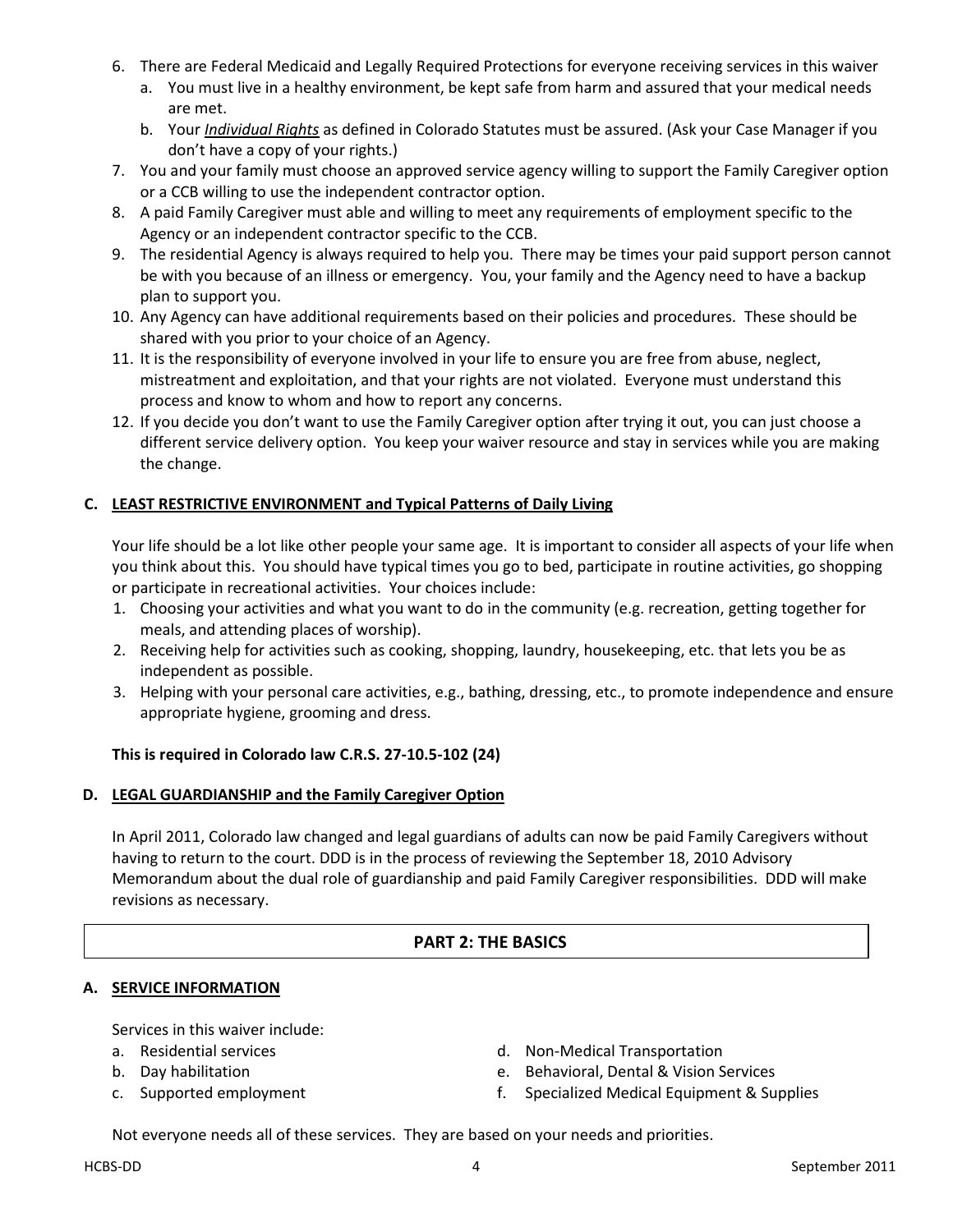Residential services are defined as "access to 24-7 supports". Direct supports are provided based on the needs and services in your annual SP. Residential services are defined as:

- 1. Self-advocacy training
- 2. Skill training
- 3. Follow-up counseling, behavioral or other therapeutic interventions
- 5. Emergency assistance training
- 6. Community access services
- 7. Transportation to get you places
- 8. Supervision supports

4. Medical and health care services

Day Habilitation Services and/or Supported Employment are not part of residential services and are provided outside of your home. If you are requesting these services take place in your home, the Agency must provide evidence that it is necessary due to your medical or safety needs. The funding for day habilitation, supported employment and related transportation is paid separately and in addition to the residential daily rate. The Family Caregiver option can be used to provide these services.

#### **B. RESIDENTIAL SERVICE OPTIONS**

- 1. Host Homes: Individuals typically live in another person's home and may have a housemate who is also receiving services. Host Homes have contracts with Agencies and must be available 24 hours a day. Host Home Providers are not family members of the person receiving services.
- 2. Personal Care Alternatives (PCA): Individuals may share the residence with one or two other individuals receiving services or it may just be you receiving services. They have staff paid on an hourly basis and have coverage available 24 hours a day.
- 3. Group homes: Four to eight individuals receiving residential supports live together. Staff coverage is typically 2-3 staff at all times with 24 hours a day onsite support.
- 4. Your Home: You may own your home, live in an apartment with or without a roommate, have a family member live with you or live in a family member's home. In general, you will receive a scheduled number of paid support hours in a week and have access to paid staff to support you for the other hours in the week in case of an emergency.

DDD refers to Host Homes, PCAs and your home as Individual Residential Services and Supports (IRSS). Group homes are Group Residential Services and Supports (GRSS)

#### **C. RESIDENTIAL REQUIREMENTS ESTABLISHED BY DDD**

DDD requires the following in all residential environments.

- 1. Pass the safe conditions included in a HUD inspection, which includes maintaining a safe environment in the home (including all home repairs, property maintenance costs and routine housekeeping). If you do not own your home, you are responsible for resolving any problems with the landlord.
- 2. Allow people involved in your life and those responsible for monitoring all residential services into your home.
- 3. Develop and agree to a health and safety plan for yourself. The plan describes what you can do for yourself, what you can learn to do and what you need help doing to stay safe.
- 4. Help your family share information with the Agency that is necessary to maintain your Medicaid eligibility. This would include your financial information (not your family's information), such as your SSI amount, any income from your work or any other benefits you may receive (such as Railroad Retirement, Social Security, and Social Security Disability Insurance - SSDI).
- 5. All residential service agencies operate under and must meet DDD requirements.
- 6. The Agency may have additional requirements based on their policies.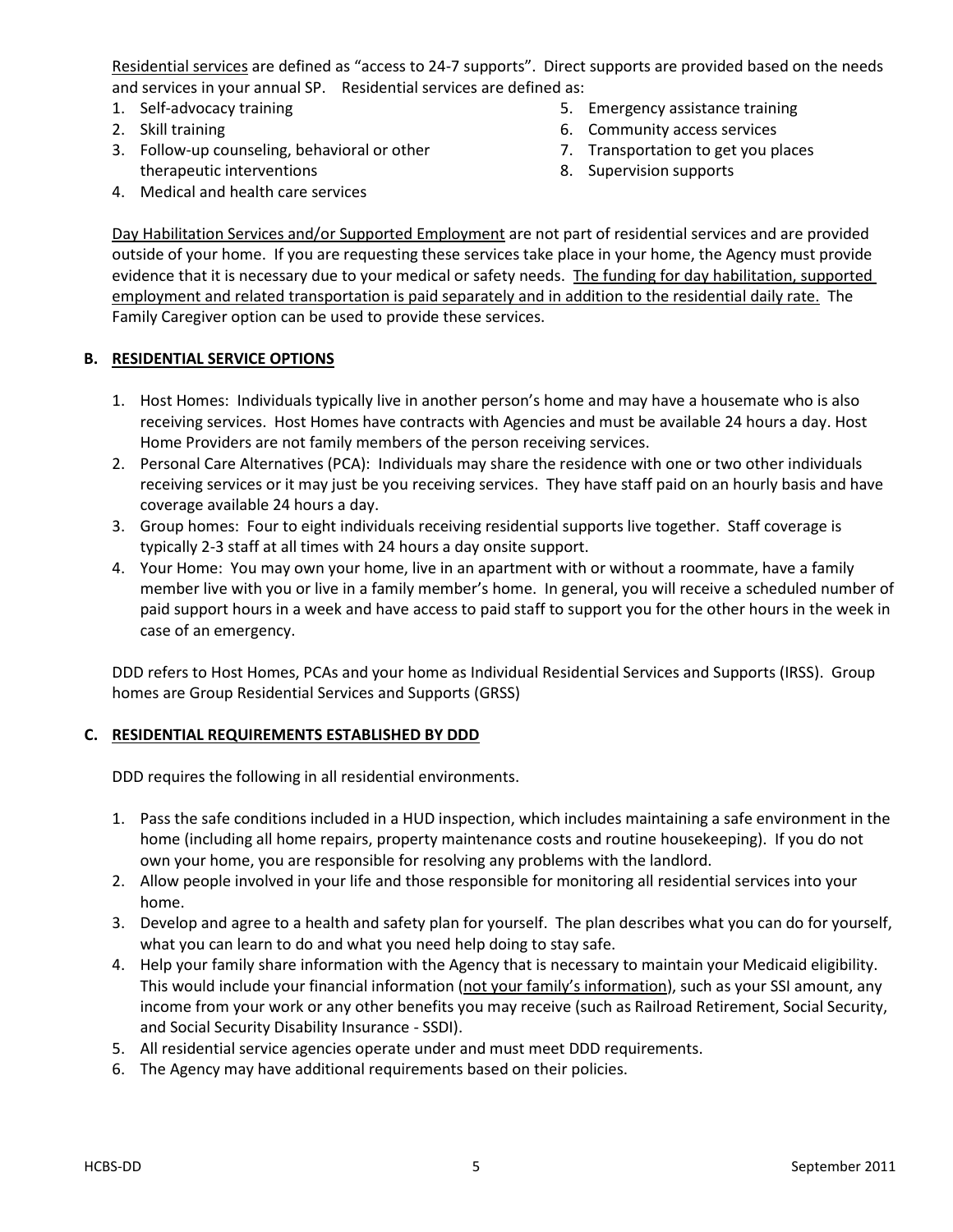#### **D. WHAT IS THE AVAILABLE FUNDING for residential services and WHAT DOES IT PAY FOR?**

Rates for residential services refer to the dollars per day paid to Agencies to provide residential supports. Rates are determined the same way for all Colorado waiver participants according to their Supports Intensity Scale (SIS) assessment. SIS levels are assigned a daily residential rate level. See table in PART 3 Section E.

The **Basic requirements** of the Agency are to assure that services are delivered and

- a. All services are based on your needs as defined in your Service Plan (SP);
- b. Direct support hours are provided to you; and
- c. There must always be access to emergency supports provided by the Agency on a 24/7 basis.

#### **The daily rate provided to the Agency is used for the following:**

**1. Administrative fees & program service fees** are a percentage of the daily rate. All of the administration costs and program service costs listed below are paid out of this portion of the daily rate kept by the Agency.

Administrative costs of any agency doing business include but are not limited to office space, maintenance, equipment, administrative support staff, financial services, etc.

Examples of program service costs include:

- a. Program manager to support and monitor your needs
- b. Nursing fees
- c. Nutritional consultation
- d. Assuring documentation is completed
- e. Backup residential supports if you or your provider need a break or paid staff is unavailable for any reason
- f. Travel (mileage) costs for staff
- **2. Costs associated with the individual needs of the person** such as behavioral services, counseling, specialized medical equipment and other services covered under this waiver.

#### **3. Direct staff costs include:**

- a. Hourly wage
- b. An average cost of payroll taxes (Social Security, Medicare, Worker's Compensation and Unemployment Compensation). All these rates vary, but a good estimate is an additional 12.15% over the hourly rate.
- c. A factor to allow for staff coverage during sick time and vacation time
- d. May or may not include overtime costs and emergency coverage costs
- e. May or may not include medical insurance coverage for the paid staff

#### **E. COLORADO MEDICAID STATE PLAN BENEFITS**

If you are receiving services in this waiver, you are covered under Colorado Medicaid. Colorado Medicaid is your health insurance plan (also known as State Plan benefits). Along with coverage for your medical care there are skilled nursing care, CNA and home health services available if you meet the eligibility criteria for those specific services. These services may be provided in conjunction with waiver services, however, they cannot happen at the same time of the day, nor can duplicate services be provided through the HCBS-DD waiver**.** Your Case Manager can help you understand how this works. State Plan Benefits are not part of any waiver.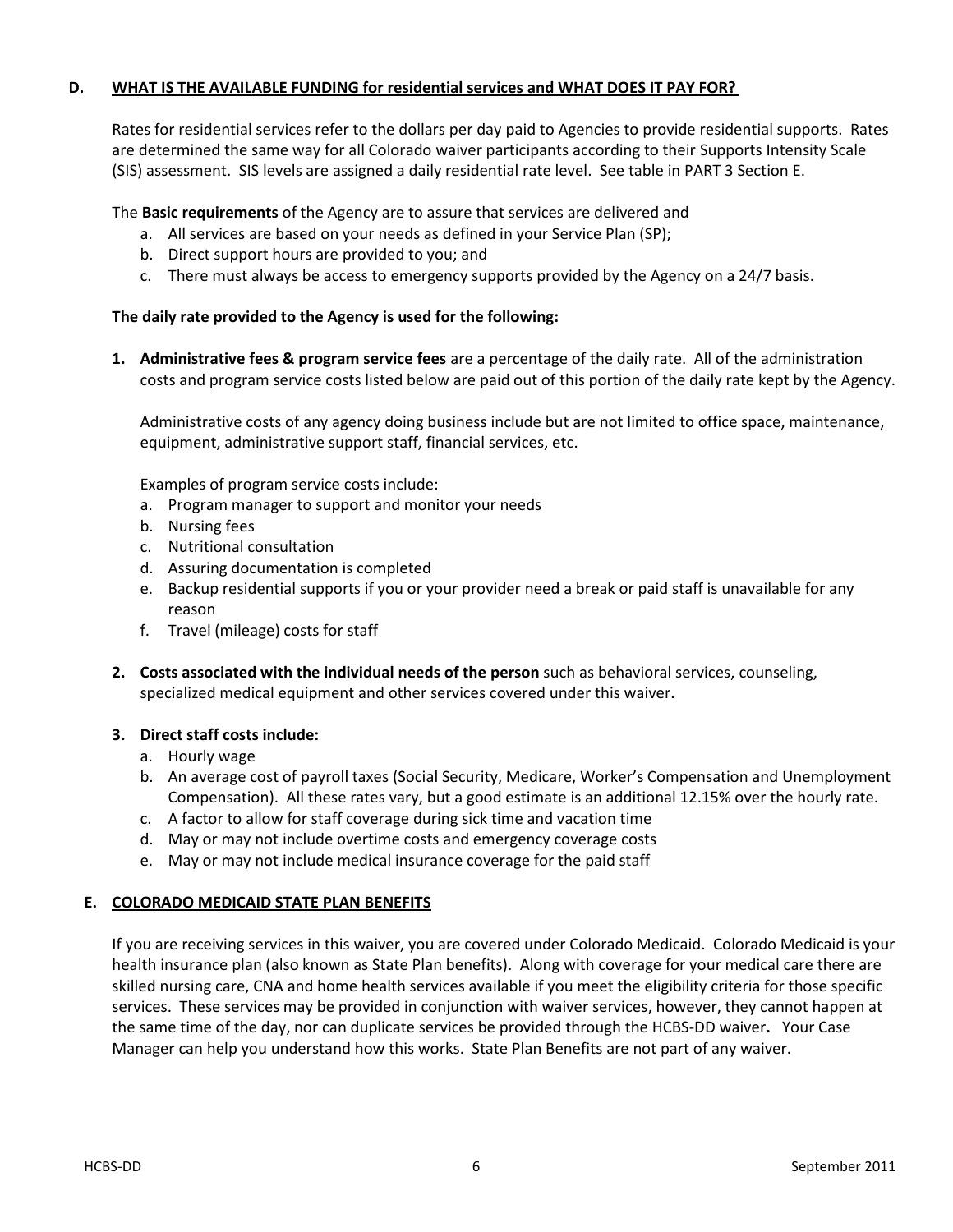## **PART 3: APPLYING THE BASICS to FAMILY CAREGIVER**

#### **A. WHAT ARE YOUR CHOICES UNDER THE FAMILY CAREGIVER OPTION?**

- 1. HCBS-DD does not allow a Legally Responsible Person (spouse of the individual receiving services) to be paid to provide services under this waiver.
- 2. If you and your family members work well together, you may want to have them paid to help you.
- 3. If no one in your family is available or if you want someone else to help you, your choices are:
	- a. Someone who works for an Agency will provide direct support to you in your home, or
	- b. Someone who works for an Agency may even live with you in order to provide supports.
- 4. You can always choose to ask the Agency to have both a family member and a person not related to you get paid to help you.
- 5. If you don't want to live with your family member, you could ask your agency to hire them to help you where you live now.
- 6. You can consider having your family member live with you and have the Agency provide the supports and services listed in your Service Plan.
- 7. You may have other options you want to consider, always ask about those possibilities.

#### **B. A FAMILY CAREGIVER CANNOT BE PAID TO PROVIDE THE FOLLOWING:**

1. Behavioral Services

2. Vision Services

- 3. Dental Services
- 4. Specialized Medical Equipment and Supplies

#### **C. PEOPLE WHO PROVIDE NON-PAID SUPPORTS WILL NEED TO DO THE FOLLOWING:**

- 1. Your family needs to help meet your protections described in PART 1 Section B #7.
- 2. You and your family need to work with the Agency to determine how your needs are going to be met.
- 3. In addition to the DDD requirements, the Agency you choose may have additional requirements based on their policies. There may be daily paperwork requirements to record services.

#### **D. HOW CAN MY FAMILY MEMBER GET PAID TO SUPPORT ME?**

- 1. A paid Family Caregiver, who may or may not be living with you, can work for an Agency. You will need to choose an approved Agency. Your Case Manager is not permitted to refer you to any specific agency but can send information to Agencies on your behalf. You can also call Agencies directly. The Agency is responsible for hiring, training, and supporting paid staff to provide direct supports to you. Anyone paid to support you has to be at least 18 years old. The rate of pay is established by the agency.
- 2. You may have a family member who decides to take the steps to become an agency like some other families in Colorado have done. If you are interested, please contact DDD at (303) 866-7450.
- 3. Your family member may become an independent contractor with the CCB (as the OHCDS). The CCB is not required to offer this option. There are several external requirements that must be met as an independent contractor for which the CCB is held responsible. You will need to have this discussion with your CCB. Currently, a Program Approved Service Agency (PASA – the Agency) is not able to independently contract with a family member. For updated information or further clarification, call DDD.

Any of these options may require Background Checks.

#### **Why Can't My Family Member Just Be A Host Home Provider?**

Host Homes for adults are a unique type of residential service. Colorado had to implement it under the Federal Foster Care Act. The Federal Foster Care Act does not cover payments to biological family members. Family Caregivers do not meet the DDD rule definition of "Host Home Providers". You can call DDD if you have additional questions.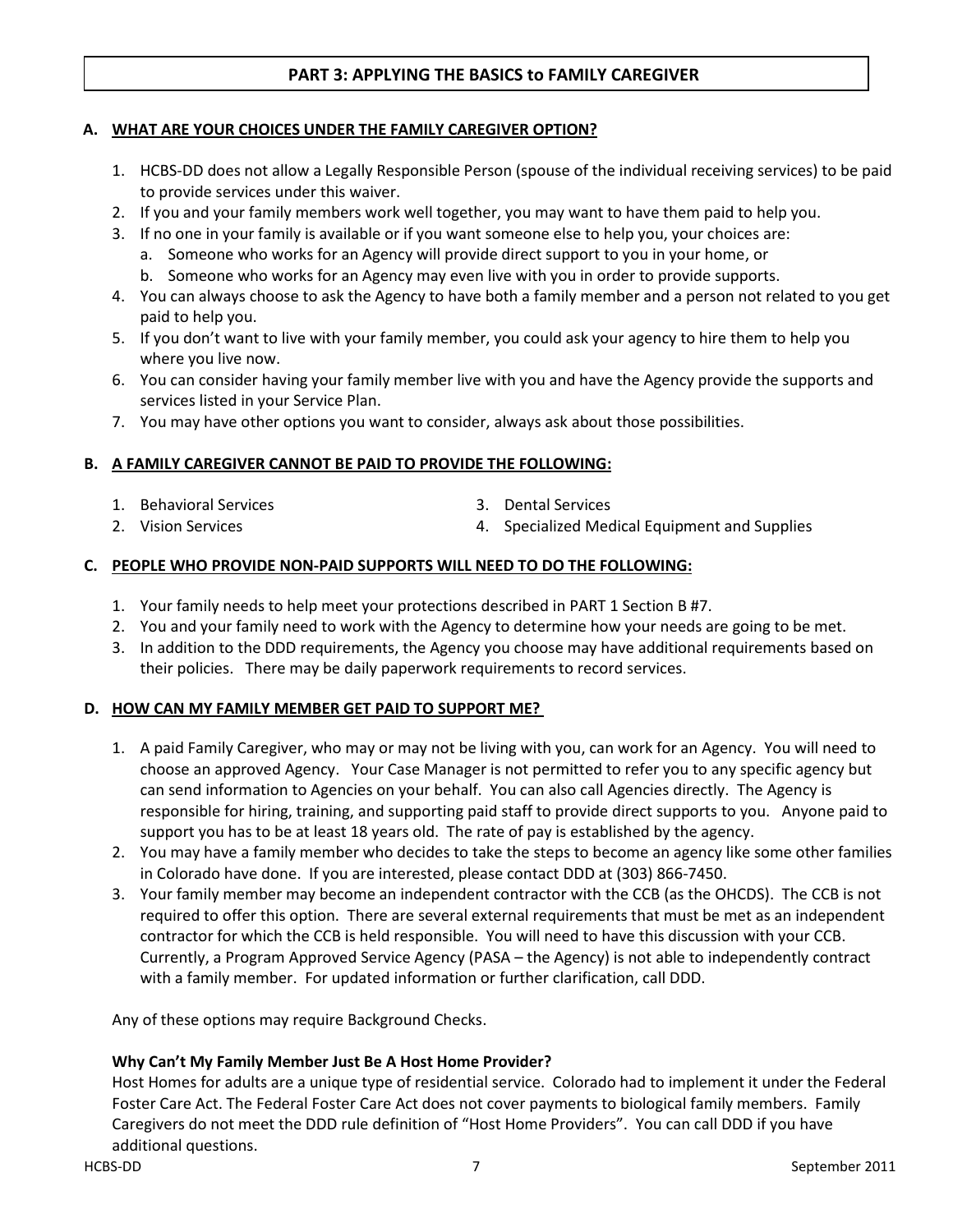## **E. HOW MUCH REGULARLY SCHEDULED & PAID DIRECT SUPPORT CAN I GET?**

Residential services should always provide the supervision and supports defined in your SP and assure the protections in PART 1 Section B #7. The Family Caregiver option in HCBS-DD services is very personalized and your funding is used only for you, not a roommate or other family members.

Many times the costs for paid direct support are shared among two or more people receiving services. Most Family Caregiver circumstances will most likely be individualized. Colorado rates will probably not cover all direct supervision and support for people in an individual setting every hour of the day. Your family or other non-paid people may need to help you. It will be necessary for you, your family and the Agency to work together to succeed at meeting your support needs. If your family can't help with non-paid support, some agencies may not be able to offer the Family Caregiver option. You might have to talk with more than one agency.

The Agency and family members should determine the supervision/activity coverage scheduled for paid staff and non-paid support. The table below gives estimated time available for paid direct support in all SIS levels and also shows the estimated time that may need to be covered by non-paid support. Please keep in mind that how much your staff is paid per hour may impact the amount of paid hours of support you will get. In other words, if your family will work for \$8.00/hour instead of \$12.00/hour, the money stretches to cover more hours.

The table below is an **EXAMPLE** of what may be provided. The data used to determine the hours of support includes:

- 1. Colorado's daily residential rates
- 2. Administrative and Program fees generally range from 30% (defined by some Agencies) and 49% (used in Colorado's rate study). The Chart below uses an average fee at 40% of the daily rate.
- 3. An average Agency paid staff salary of \$12.00 per hour. You can pay less or more and it will impact the number of paid direct support hours available to you. Payroll taxes and the cost to cover employee absences add about 12.15%, bringing the total to \$14.60/hour. This example does not include medical insurance coverage, any benefit package not required by labor law or any compensation for overtime or emergencies.
- 4. Does not adjust for any individual alone time that may be documented by the IDT.
- 5. Hours for day program & transportation for day program are not included in the chart below.

The result of this data is an estimate of the paid support you may have and non-paid support you may need.

| <b>SIS</b><br>Level | Residential<br>Daily Rate | Administrative &<br>Program Fee:<br>percentage of rate<br>@ 40% | Average weekly hours of<br>paid direct service.<br>Divide by 7 for average<br>daily residential hours | Average weekly hours of non-paid<br>support (not including sleep hours)<br>Divide by 7 for average daily hours |
|---------------------|---------------------------|-----------------------------------------------------------------|-------------------------------------------------------------------------------------------------------|----------------------------------------------------------------------------------------------------------------|
| 1                   | \$59.86                   | \$23.94                                                         | 17.5                                                                                                  | 66.5                                                                                                           |
| 2                   | \$96.73                   | \$38.69                                                         | 28.0                                                                                                  | 56.0                                                                                                           |
| 3                   | \$118.18                  | \$47.27                                                         | 34.3                                                                                                  | 49.7                                                                                                           |
| 4                   | \$143.88                  | \$57.55                                                         | 41.3                                                                                                  | 42.7                                                                                                           |
| 5                   | \$165.34                  | \$66.14                                                         | 47.6                                                                                                  | 36.4                                                                                                           |
| 6                   | \$207.79                  | \$83.12                                                         | 59.5                                                                                                  | 24.5                                                                                                           |

In PART 5 Section B there is a worksheet to help you estimate the number of hours that could be available for paid residential supports. It is an important tool for determining whether or not the Family Caregiver option can work for you.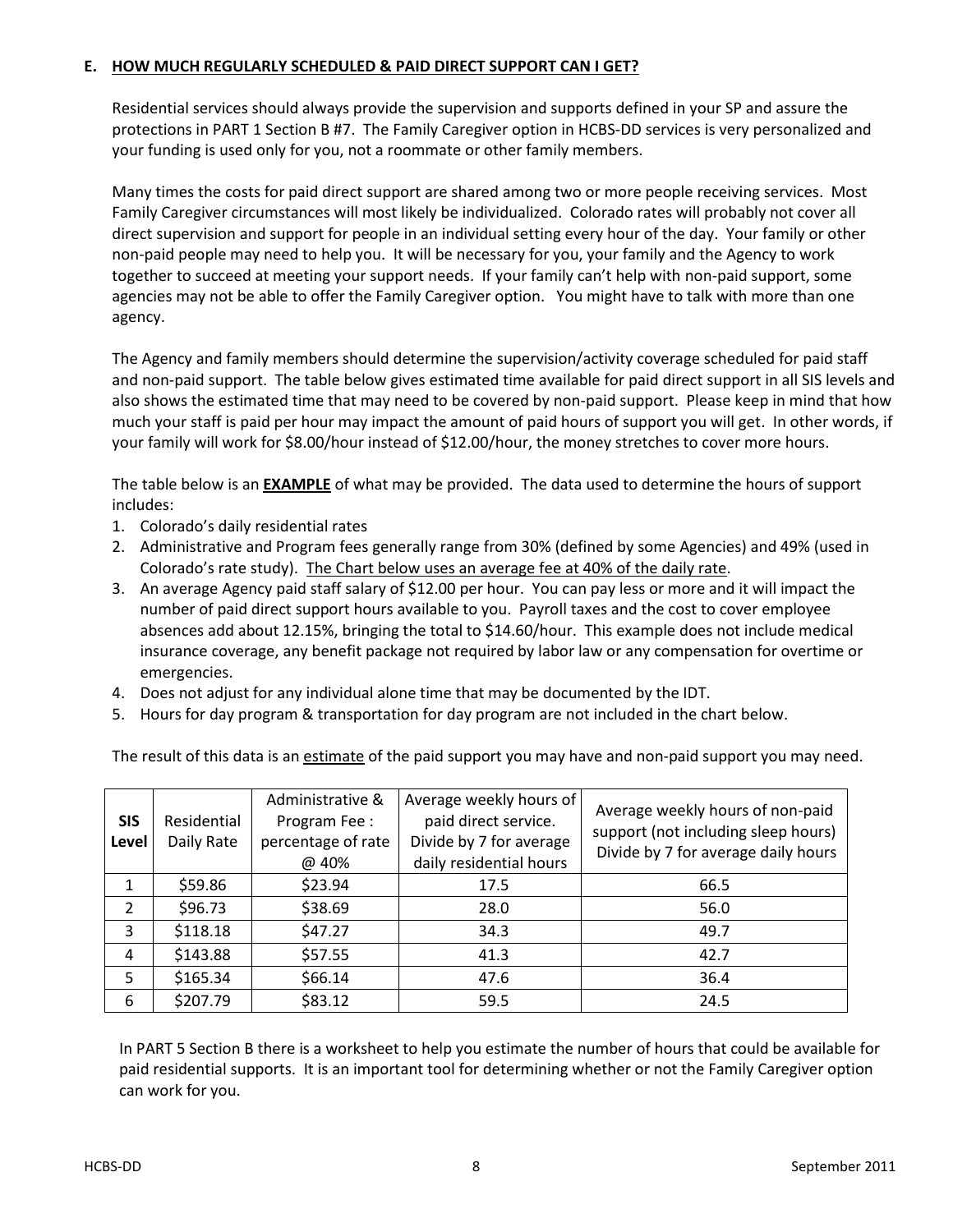## **F. WHAT DOES IT MEAN TO YOUR FAMILY'S PRIVACY if you use the Family Caregiver Option?**

If you are receiving services in the HCBS-DD waiver, you will have people from agencies visit you where you live. It doesn't matter if you live with your family, in a host home or in your own apartment or house. However, because your residential supports are funded through public dollars, it is one of the challenges you and your family will need to manage. It may sound very intrusive. The purpose is to provide and monitor the direct services you need and support the direct care staff to do their jobs. These visits assure you and your family that someone is watching out for you.

## Who will be in your home, why and when?

- 1. Staff who help you:
	- a. Your direct care staff. Paid staff is there to help and assist you with the supports you need. Their responsibilities are defined only by the needs identified in your SP. The hours and schedule will depend on what you need. If you use a paid Family Caregiver, this would be your family member.
	- b. Residential staff (coordinators, nurses, etc.) and your Case Manager will stop by to make sure you are receiving your supports. This will happen about two times every month.
- 2. Other people who make sure you are safe and getting the support you need include:
	- a. Other members of your IDT may stop by or come to your house for a meeting.
	- b. People who work for the State of Colorado have to stop by about every 2 years because your residential services are funded by the state of Colorado and Medicaid.

Most visits are scheduled in advance, although the Agency is required to do some unannounced visits.

## **PART 4: IF FAMILY CAREGIVER SOUNDS LIKE A GOOD OPTION, WHAT NEXT?**

#### **A. THESE ARE SOME QUESTIONS YOU SHOULD CONSIDER**

#### If you are the person receiving services, **ASK YOURSELF**:

- 1. Do I want to live with my family and continue to receive services? Does my family want to do this?
- 2. Do I want to do this? Is it because I feel I have to?
- 3. Do I have family members (parents, grandparents, aunt, uncle, sister, brother, etc.) who could help me out?
- 4. Is the whole family in agreement with this decision?
- 5. Would I rather live in my own place and arrange to have a family member come in to help me?
- 6. There are pros and cons to any option. Which is better for me and my family?

## If you are the family member of the person receiving services, **ASK YOURSELF**:

- 1. Do I want to do this? Is it because I feel I should or because I want to?
- 2. Is the whole family in agreement with this decision?
- 3. Should I talk with other parents/relatives who are doing this before I make my decision?
- 4. Am I able and willing to meet the requirements of the Agency?
- 5. Am I willing to have a background check completed on me and/or other family members?
- 6. Does this have any impact on our family income? If there is paid or non-paid support I have to provide, will it affect my current job?
- 7. As a paid caregiver you will actively participate to assist your family member to achieve his or her own personal goals and objectives as identified in the Service Plan. You probably already help your family member to learn and grow. This new role means a more written and documented process to satisfy requirements. It is a huge change. Is this a shift you can make? It is difficult at first to write down what you may have been doing for so many years, but it is necessary once this becomes a paid position.
- 8. There are pros and cons to any option. Which is better for your family member?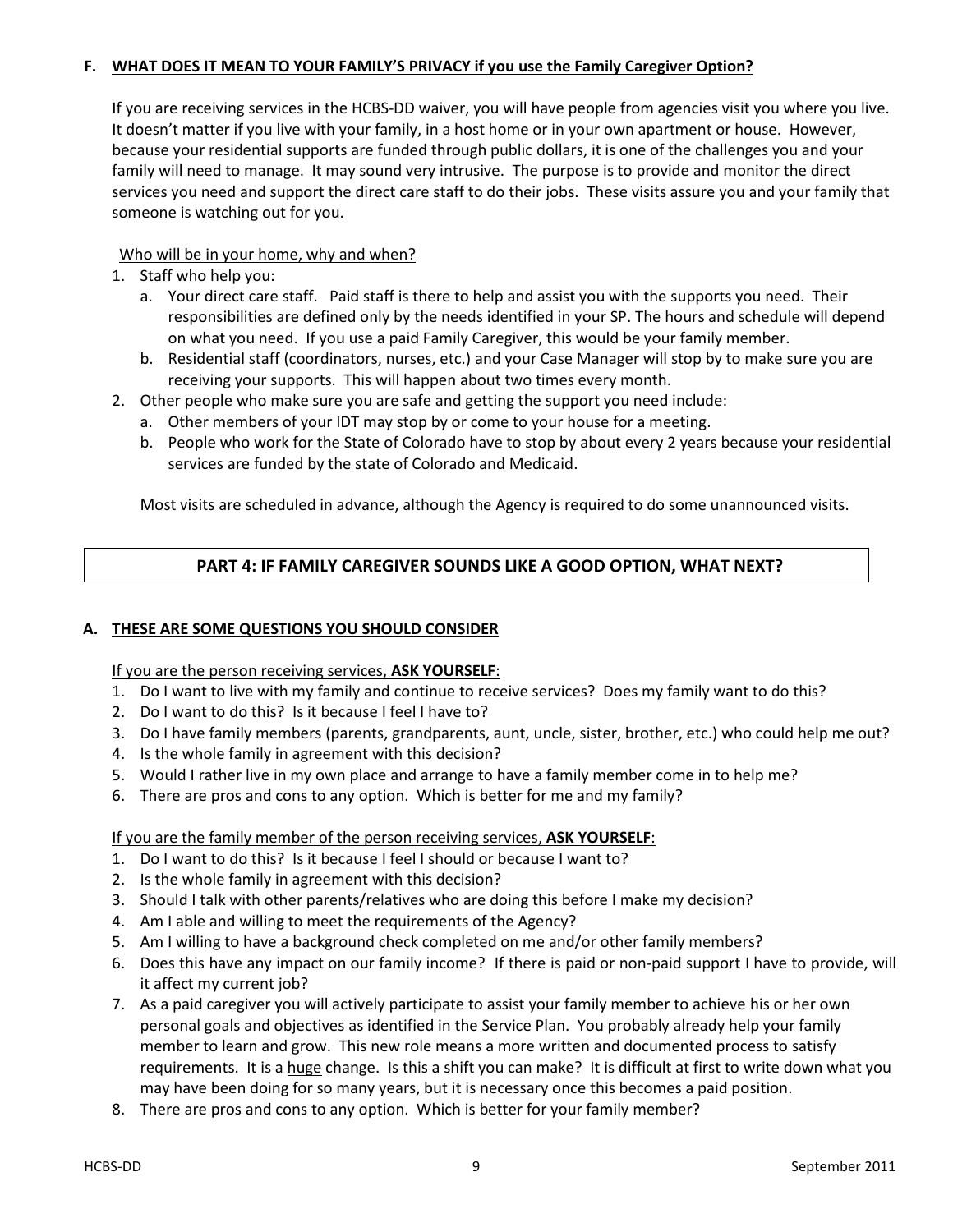**B. CALL YOUR CASE MANAGER** and ask for an IDT to discuss this option and the changes you need to make. If you don't have a copy of your Service Plan, or don't know your SIS level and rate, just ask your Case Manager for it. The available rates for the SIS Levels are in a table in PART 3 Section E.

## **C. IDT DISCUSSION ITEMS**

- 1. What do you want? Your choices should be honored. Who you want to help you should be based on your wishes, needs and personal goals.
- 2. What is in your best interest now and in the long-term? Living in your family's home may be okay for a couple of years or it may be okay forever. Or you may want to do it for a while to learn more skills and move out later.
- 3. Do you want your parent or family member to be your only paid staff? You might want to do some things with someone your own age. Your IDT is always responsible to look at your choices and what you want as long as it can meet your needs. The IDT should think about how you can meet different people and find new friendships. For example, if you are 30 years old and need support doing community activities, do you want your Mom along or would you rather have someone else go with you?
- 4. What happens to my current services while I am finding an agency that supports the Family Caregiver option?
- 5. What happens if the Family Caregiver option cannot continue for any reason? The Agency providing residential services is still responsible for providing support to you. Can I stay in my home or will I have to move? This discussion is so the team has a general idea of what may happen.
- 6. Review your SP and compare it to the activities offered in residential services. See the Planning Chart in PART 5 Section A. If your SP isn't clear about the supports needed in residential services then call your Case Manager.
- 7. Be prepared to talk about a weekly schedule for services. When do you need help the most or when do you want to do certain things?
- 8. You and your family member must be prepared to talk about the role of the Representative Payee for any Social Security benefits or any other type of benefits.
	- a. Can you do it yourself? Or do you want a family member or the Agency to help?
	- b. If the Agency is the Rep Payee, how will the room and board dollars be paid to you?
	- c. If the Agency is the Rep Payee, how do you want to manage the expenses for personal needs that are part of room and board?
	- d. Anyone who gets paid to provide any part of the Rep Payee responsibilities, cannot get paid to provide the same service in this waiver.

#### **D. IF I DECIDE TO GO THROUGH AN AGENCY, HOW DO I CHOOSE?**

Bring your list of what you want the Agency to do with you. Here are some questions you should consider asking the Agency:

- 1. Does the Agency have any specific requirements besides those defined by DDD?
- 2. Can the agency provide all of the hours of direct service I need? Will I need non-paid support to help me?
- 3. What happens if I do not want my family member to be the paid Family Caregiver or they do not want to be the paid staff?
	- a. Do I have any input or say so about who the Agency hires to provide the services?
	- b. Does a family member need to be present in the house for the entire time the Agency employee is there?
	- c. What are the protections in case there is employee theft? And how does the Agency manage that?
- 4. What is the administrative and program fee charged for managing my resource?
- 5. Can I see a financial breakdown/budget based on my SIS level and Service Plan?
- 6. What is the Agency's emergency policy if I need help right away?
- 7. Can the Agency provide day program or work activities for me? It may increase the flexibility and creativity to meet your needs in the SP.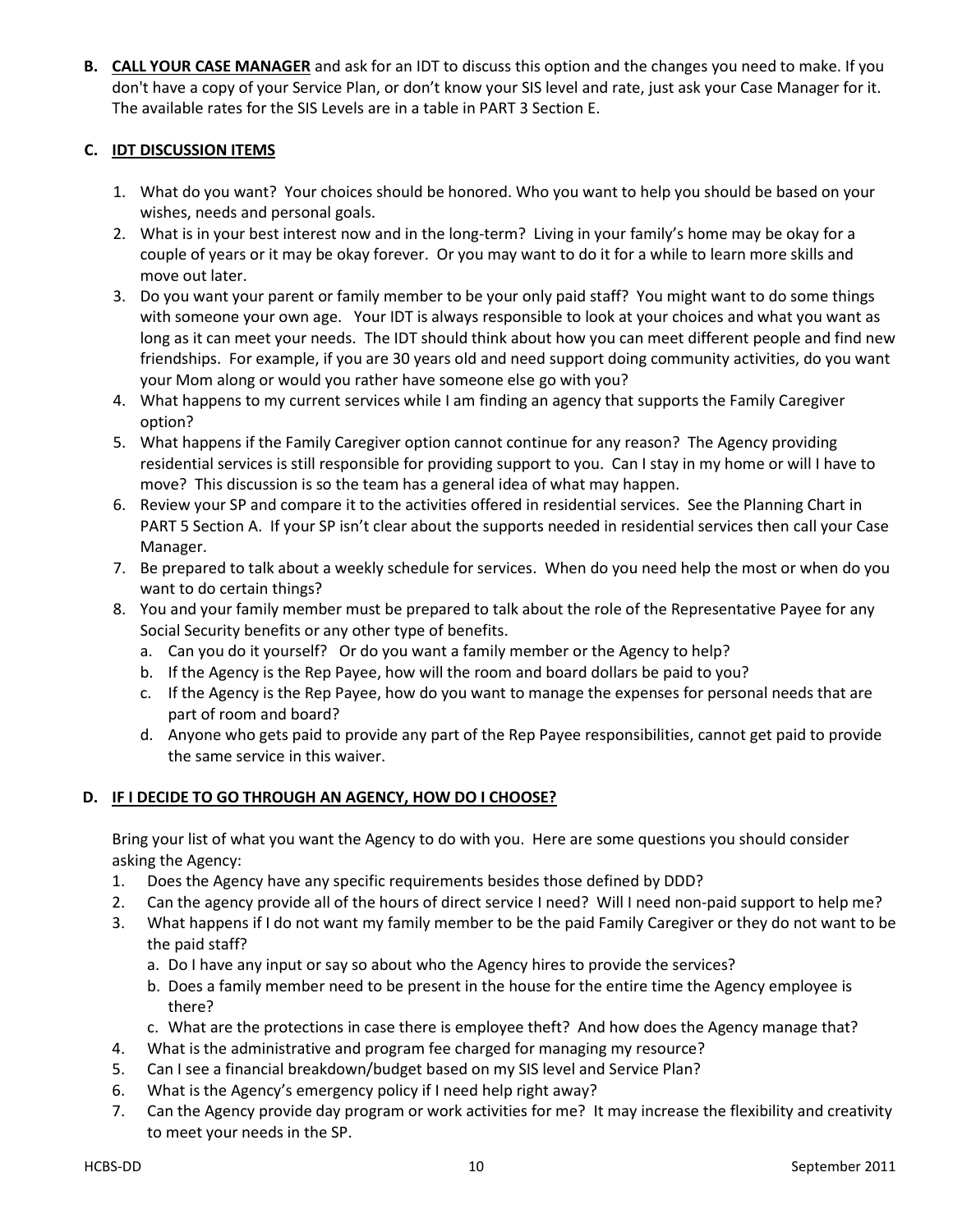- 8. Does the Agency have a family member using this option that would be willing to call me and talk about their experience?
- 9. Is there any training for the non-paid Family Caregiver?

You can also ask other people for information about the Agency, such as the Arcs, PAD-CO, Parent to Parent, CCBs and DDD. They are all listed in PART 6.

## **PART 5: HOW TO MAKE THIS OPTION WORK FOR ME**

The charts on the next two pages are to help you understand what your residential services may look like. Comprehensive Services are put together so they are just right for you. They have to be based on your needs listed in your Service Plan. Who does what is really important. How much paid support you get is very important and will also help you figure out how much non paid support you will probably need.

## **A. WHO DOES WHAT FOR ME?**

Use this chart to help you decide how you want your residential services to be provided. Take it with you to discuss at your IDT and when you meet with Agencies. Specific details about the activities on this chart are available at the Agency, the CCB or DDD.

| <b>Residential PLANNING CHART</b>                                                                                                                                                                                                                                                                                         |                     | Individual/Family Service and Activity Preferences |                                      |                                            |  |
|---------------------------------------------------------------------------------------------------------------------------------------------------------------------------------------------------------------------------------------------------------------------------------------------------------------------------|---------------------|----------------------------------------------------|--------------------------------------|--------------------------------------------|--|
| <b>Residential Activities</b>                                                                                                                                                                                                                                                                                             | Identified<br>in SP | Want paid<br><b>Family Caregiver</b><br>to do      | Want non-related<br>paid staff to do | Family wants to do as<br>an unpaid support |  |
| Self-advocacy training                                                                                                                                                                                                                                                                                                    |                     |                                                    |                                      |                                            |  |
| Independent living training                                                                                                                                                                                                                                                                                               |                     |                                                    |                                      |                                            |  |
| Implementation of recommended<br>follow-up counseling, behavioral or<br>other therapeutic interventions by<br>residential staff, under the<br>direction of a professional.                                                                                                                                                |                     |                                                    |                                      |                                            |  |
| Medical and health care services<br>(e.g., routine administration of<br>medications or tending to your<br>needs if you are ill or require<br>attention to your medical needs on<br>an ongoing basis).                                                                                                                     |                     |                                                    |                                      |                                            |  |
| <b>Emergency assistance training</b>                                                                                                                                                                                                                                                                                      |                     |                                                    |                                      |                                            |  |
| Community access services                                                                                                                                                                                                                                                                                                 |                     |                                                    |                                      |                                            |  |
| Travel services may include<br>providing, arranging, transporting,<br>or accompanying you to services<br>and supports identified in the SP.                                                                                                                                                                               |                     |                                                    |                                      |                                            |  |
| <b>Supervision services</b>                                                                                                                                                                                                                                                                                               |                     |                                                    |                                      |                                            |  |
| The residential Agency is responsible to cover your needs in your SP. Residential backup support hours<br>(similar to respite) are not a defined residential service. They are an important part of the planning<br>discussion. This would cover the time where you may decide to stay home and your family has to be out |                     |                                                    |                                      |                                            |  |

of town, or you and your family member may simply need a break from each other. It is important to talk with the Agency about this need.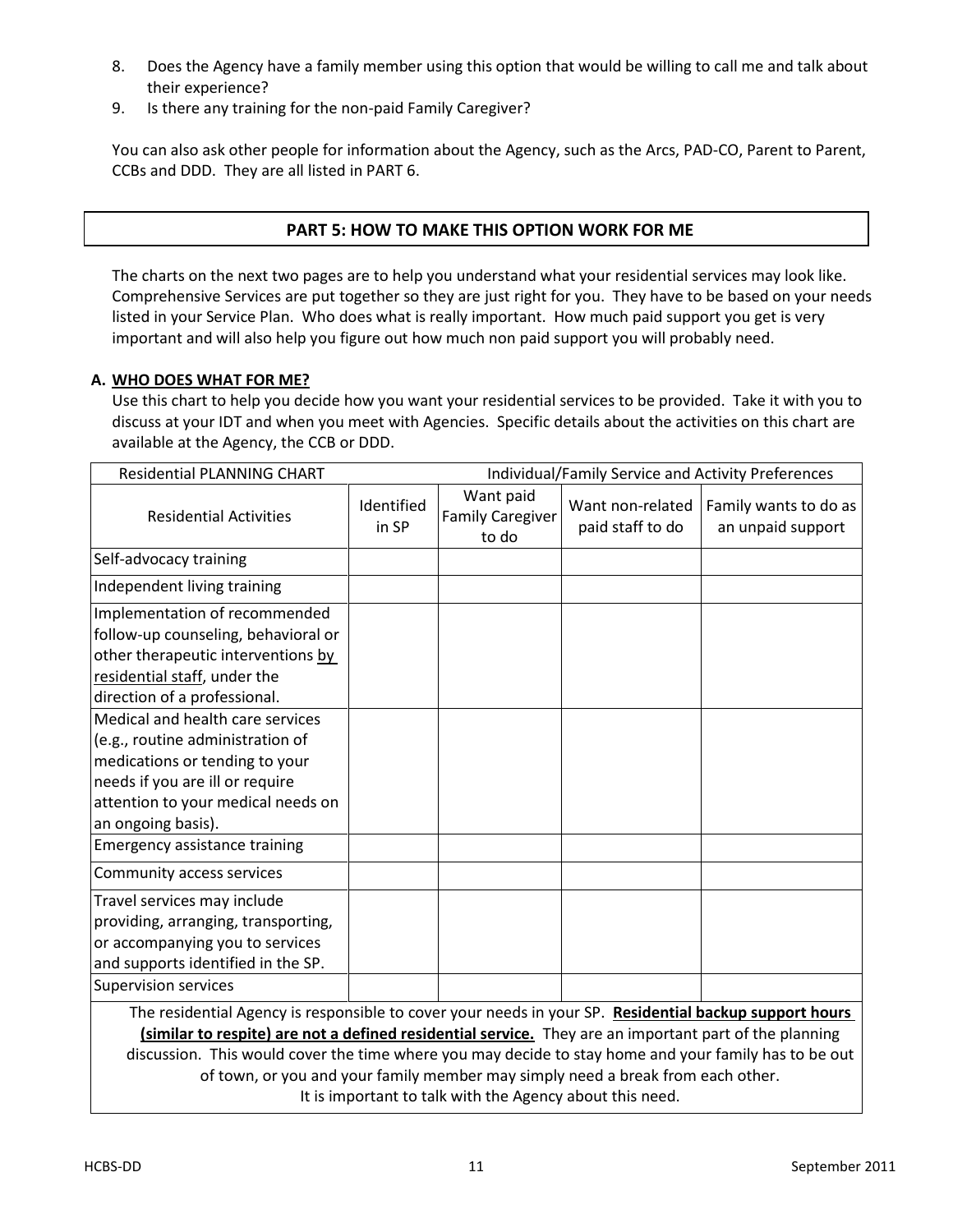### **B. HOW CAN I DETERMINE HOW MANY HOURS OF DIRECT SUPPORT I SHOULD BE GETTING?**

The best choice is to ask the Agency for a budget – many Agencies are sharing this information with individuals and families. It will give you costs specific to the Agency instead of an estimate. This worksheet is an **EXAMPLE** to estimate the number of hours per week that could be available for paid residential supports using the Family Caregiver option. The table includes an **EXAMPLE** of estimated paid and non-paid support time you will need if you have a SIS level 4.

The table identifies the Agency cost to cover hourly employees including the required payroll taxes and the cost of coverage during staff paid absences (such as sick and vacation leave). If the hourly rate is more or less, it will change the amount of non-paid support you will need.

In this example, someone with a SIS level 4 would get about 41.4 hours of paid support in a week. You can estimate your hours by entering information into the table and following the "What to Do" directions.

You will need to fill in the blanks and calculate according to directions in the right column Your information What to do SIS Level 2008 2012 12:00 12:00 12:00 12:00 12:00 12:00 12:00 12:00 12:00 12:00 12:00 12:00 12:00 12:00 12:00 1 Daily Rate **143.88 A** Check rate chart in PART 3 Section E % of rate for Administration & Program fees  $\begin{array}{|c|c|c|c|c|c|} \hline 40.00\% & B & \hline \end{array}$  Enter % agency gives you Administration & Program Fee daily cost  $\begin{bmatrix} 57.55 & C \end{bmatrix}$   $\begin{bmatrix} C & A \end{bmatrix}$  A x B Remaining daily rate \$86.33 D A - C Weekly Rate (estimate) \$604.30 E D x 7 Hours in a week  $\begin{array}{|c|c|c|c|c|c|c|c|c|} \hline \end{array}$  168 **F** | 168 Subtract weekly day habilitation, supported employment or employment time 24.0 G Enter hours of day habilitation per week Subtract average minimum transportation time  $\left\{\text{estimate 1 hour per day}\right\}$  4.0 H Enter approximate hours/week of transportation to day hab. Subtract average sleep hours per week  $(8/day)$  | 56.0 | I Enter number of sleep hours/day x 7 Remaining hours for direct service 84.0 J F - G – H - I Hours IDT documented alone time (this is awake time) (i.e. 3 hrs/day/week)  $21.0$  K Enter from SP or IDT decision hours/day x 7 Remaining hours needing supervision per week  $\begin{vmatrix} 63.0 & L \end{vmatrix}$ Total hourly wage paid to staff is estimated at \$12 an hour plus payroll taxes & estimated cost to cover sick & vacation time. The total is \$14.60. It doesn't include overtime, emergency coverage or medical insurance for employee  $$14.6$  M Get from Agency – enter number –This number may be more than the example if it includes medical insurance Available paid hours per week  $\begin{vmatrix} 41.4 & N \end{vmatrix}$  N  $\begin{vmatrix} 1 & 1 \end{vmatrix}$  E / M Non paid hours per week (not including sleep)  $\begin{bmatrix} 21.6 & 0 \end{bmatrix}$   $\begin{bmatrix} 0 & 1 \end{bmatrix}$   $\begin{bmatrix} 1 & 1 \end{bmatrix}$ Non paid hours per week (including sleep)  $\begin{bmatrix} 77.6 & |P| & | & | & | & +0 \end{bmatrix}$ To calculate daily averages for rows L, N, O & P), simply divide by 7.

If you want a type of respite hours (residential backup support hours), they are not included in this table.